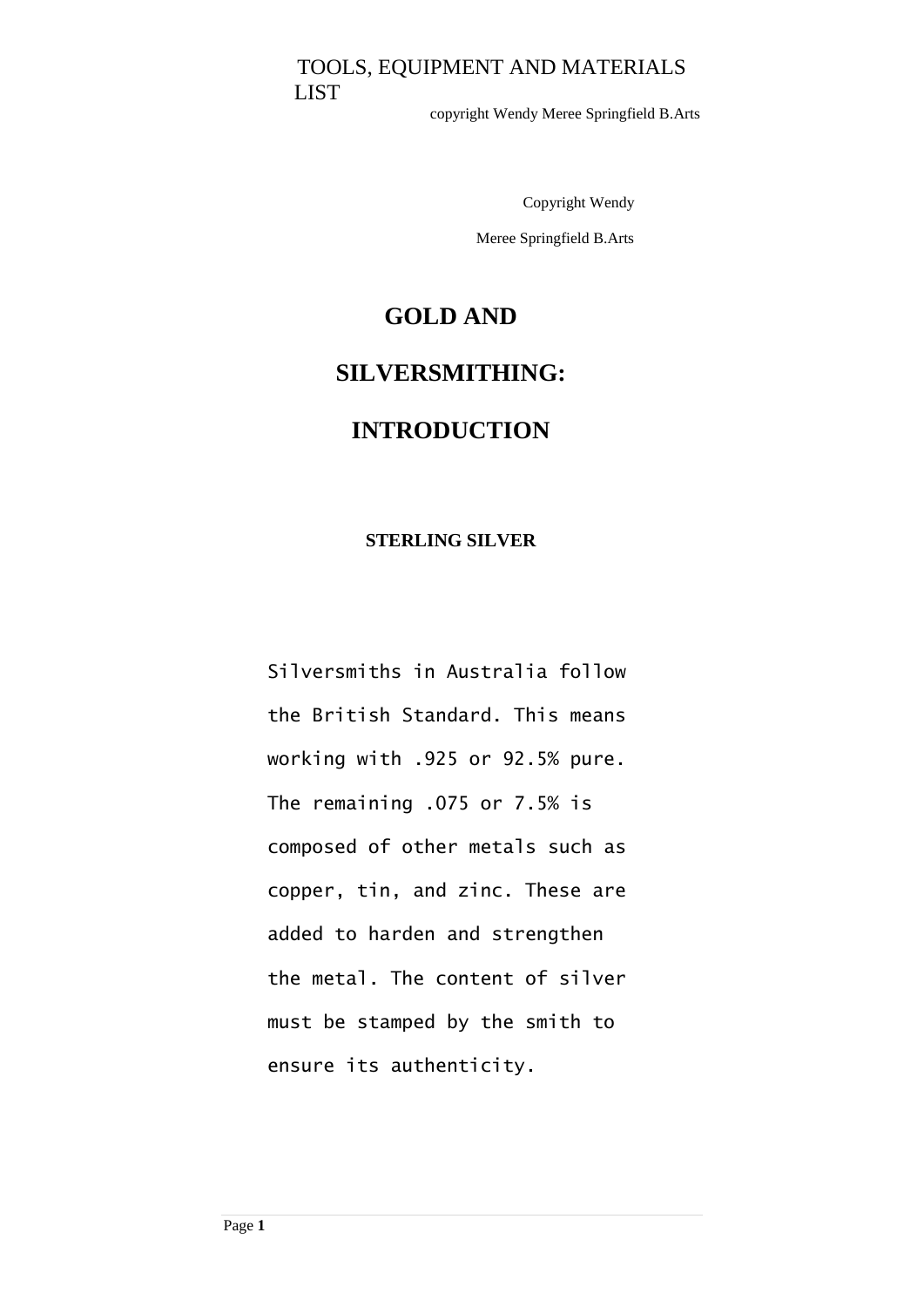copyright Wendy Meree Springfield B.Arts

Sterling Silver can be purchased in forms of pellets (for casting); rods (for milling or rolling and forging); sheets or plates (for sawing, forging, forming); wire (for forming, drawing or extruding, and forging).

A problem presented when working with sterling silver is fire scale which is a layer of discolouration formed on the surface every time the silver is heated. This discolouration is actually the base metals of the alloy rising to the surface. It must be sanded and polished off before the silver is visible. This can be quite time consuming, especially in crevices. It is important not to heat the silver unnecessarily or at too high a temperature.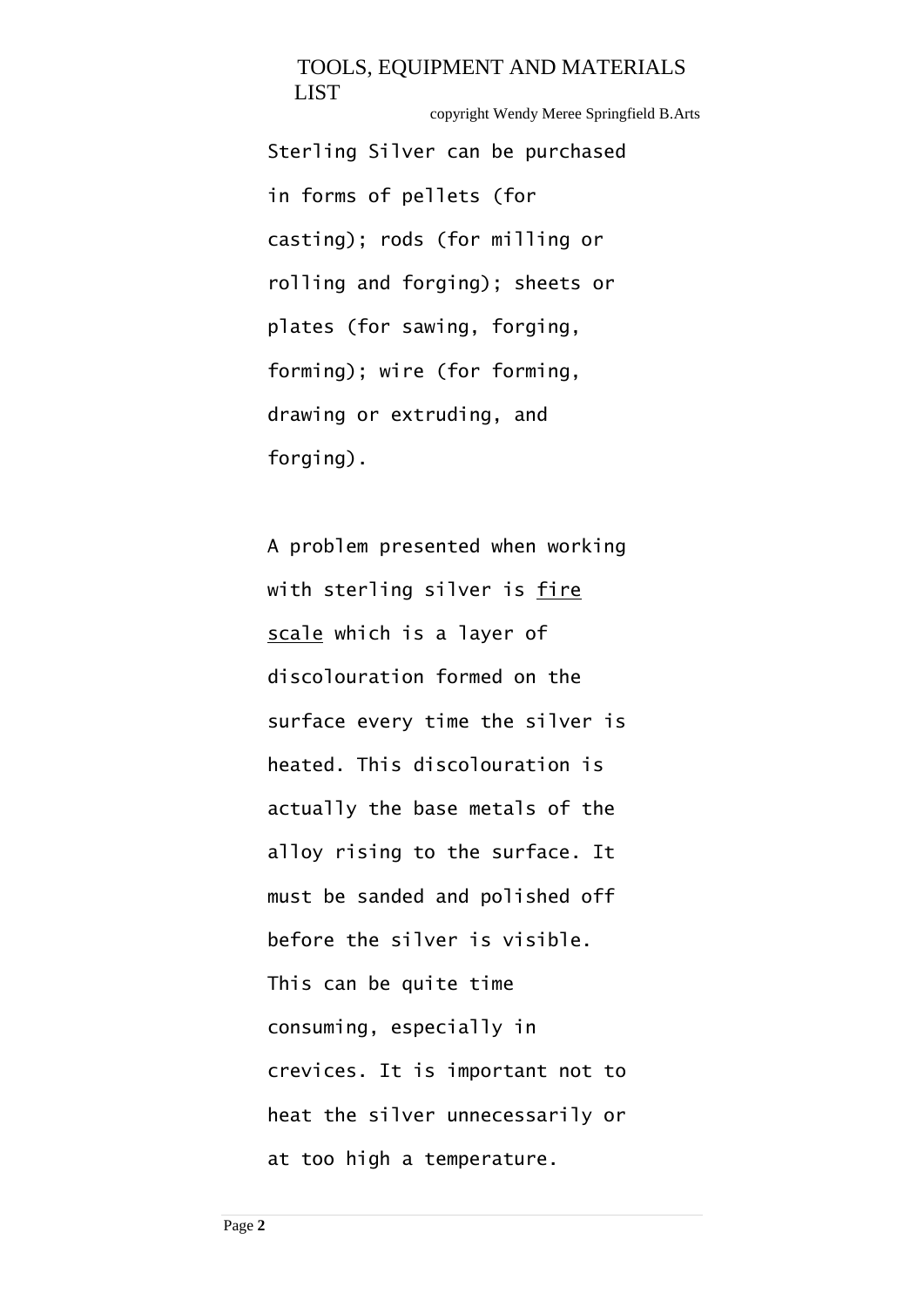copyright Wendy Meree Springfield B.Arts

Silver must be annealed before bending, hammering, forming or stretching can take place successfully. Otherwise the metal becomes brittle or work hardened and will easily crack or break. Every time the metal is soldered or annealed it must be immersed in pickle to remove the fire stains which are created by the burning flux and compounds formed in the heat.

When soldering silver and gold both surfaces must be clean and joined. Gaps and spaces will not solder. Concentric pieces must be sprung shut, and other joins must be tied with steel binding wire. Solder is sold as HARD MEDIUM AND EASY. Hard melts at the highest temperature and Easy at the lowest. The first solder